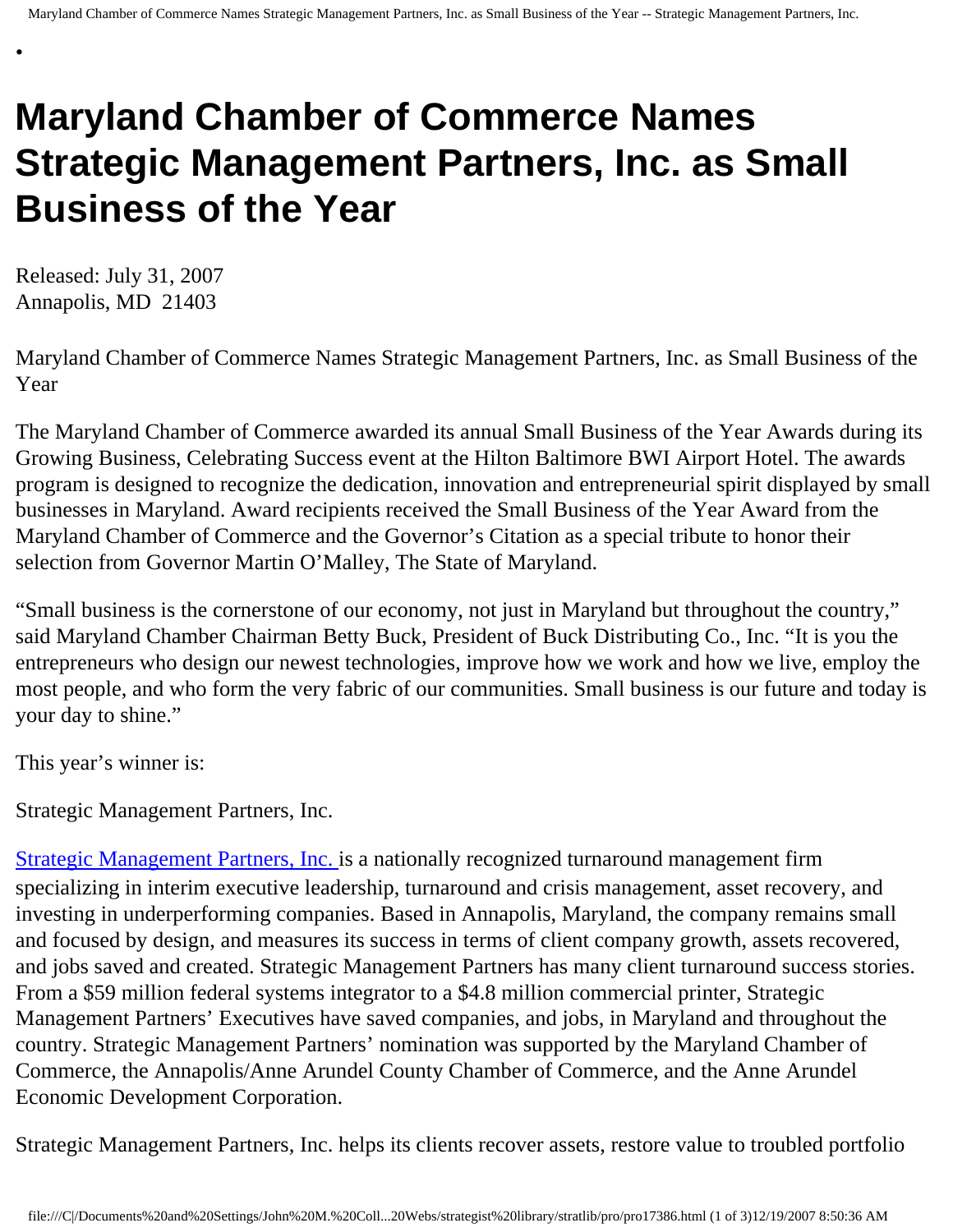Maryland Chamber of Commerce Names Strategic Management Partners, Inc. as Small Business of the Year -- Strategic Management Partners, Inc.

companies, prepare entities for 'cash out' at maximum value, support litigation, and invest private equity into underperforming opportunities. The firm has been advisor to Presidents Bush, Clinton, and Yeltsin, World Bank, EBRD, Company Boards, and Equity Capital Investors on leadership, governance, turnaround management and equity investing. Turnarounds & Workouts Magazine has twice named SMP among 'Top 12 Outstanding Turnaround Management Firms'. The firm has been featured in the Wall Street Journal, Washington Post, Baltimore Sun, and many others.

"We are extremely honored and proud to receive this prestigious award," said John M. Collard, Chief Executive Officer of Strategic Management Partners, Inc. "We have three goals when we enter an engagement: 1) Gain control of a dire situation, stabilize work environment and jump-start the company; 2) Establish a viable plan, rebuild an enduring management team to implement that plan; and 3) Hire our replacement. We believe true company value comes from a stable competent cohesive team of people resources committed to company growth, profitability and prosperity. We do not build-up the number of consultants on engagements because when they leave all of the value leaves with them. Instead, we utilize the client's employees and take them to the next level. We build value into the company for the employees, investors and all stakeholders."

"I would like to congratulate Strategic Management Partners, Inc. and applaud not only the finalists, but all the nominees for the 2007 Small Business of the Year Awards," said Kathleen T. Snyder, CCE, President & CEO of the Maryland Chamber. "By providing jobs, getting involved with chambers of commerce and improving the quality of life in our communities, these small businesses have indeed become the foundation of Maryland's economy."

In all, there were 35 companies nominated. Nominees for the awards program must be a member of the state or a local chamber of commerce, have a permanent business location with employee(s) in Maryland, and have been in operation for a minimum of two years. The judging panel for the awards program was comprised of representatives of Maryland's business media, including Washington Smart CEO magazine, the Baltimore Examiner and Corridor Inc. Criteria upon which the nominees were judged include performance, growth, innovation, creativity, competitiveness, community involvement and more.

This was the awards program's sixth year. Previous winners include Advance Business Systems, HarVest Bank of Maryland, Millennium Marketing Solutions, Colosseum Gym & Personal Training, Correct RX Pharmacy Services, British & American Auto Care, and many others.

## About the Maryland Chamber

The [Maryland Chamber of Commerce](http://www.mdchamber.org/) is a non-profit coalition of 850 businesses who employ more than 440,000 people in the state. Its mission is to maximize opportunities for its members to grow and prosper. For more information about the Chamber, visit its website, [www.mdchamber.org](http://www.mdchamber.org/) or call (410) 269-0642.

###

Reference: